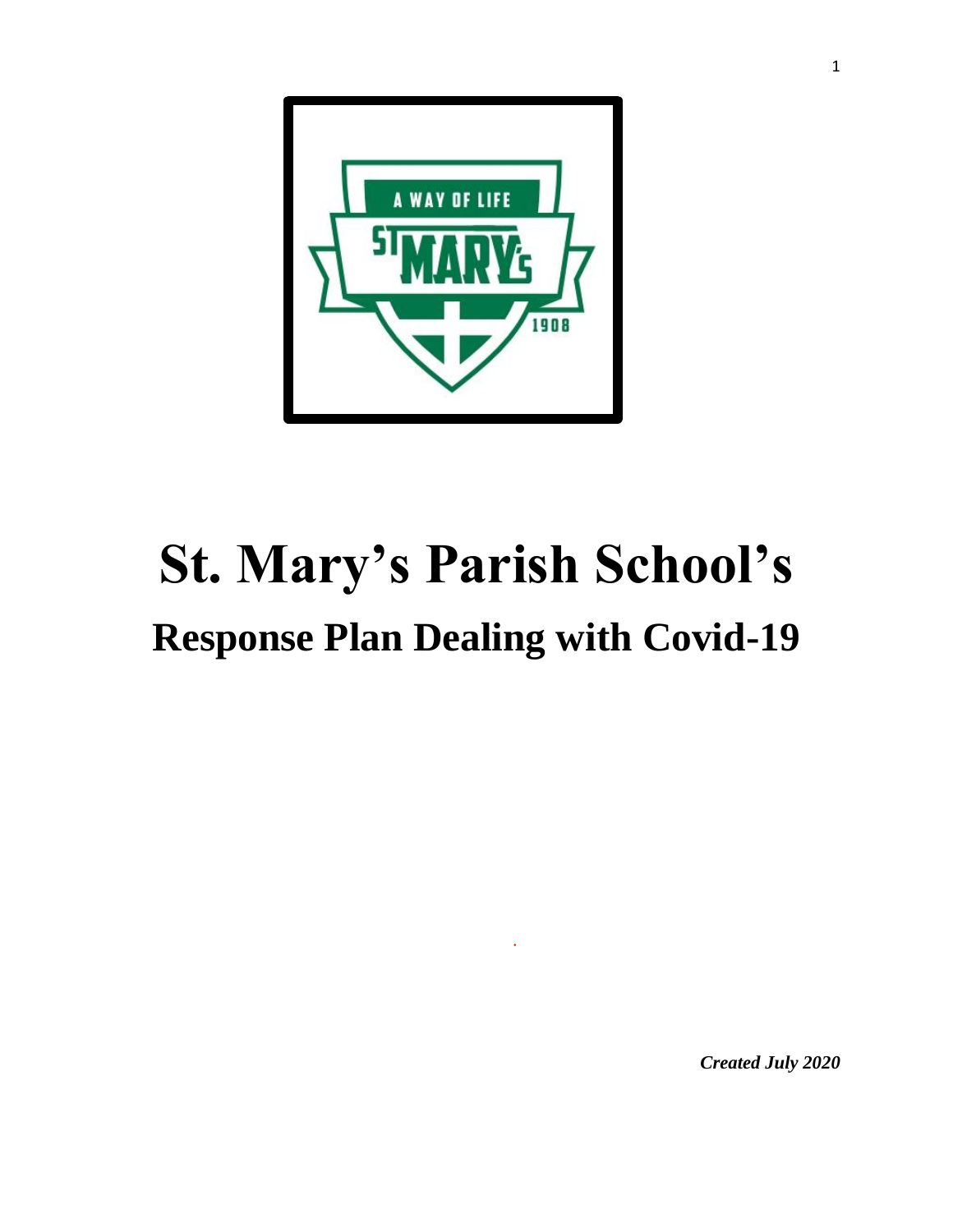To St. Mary's Parish School Community,

We realize that we can best meet our educational mission by having the teachers and students come together as a community within the school building for in-person educational delivery. Presently, it is our intention to open the school building for the 2020-2021 academic year on September 2, 2020.

However, this pandemic has caused all schools to rethink and provide creative and responsible ways to provide instruction and meet, as much as possible, the educational needs of students. As a school, we have the responsibility of providing safeguards for all the faculty, staff, students, and families during this COVID-19 pandemic. To do this responsibly we must depend on the advice of "experts": scientists and health officials. The agency that is primarily responsible for the opening of schools is the Idaho Department of Health and Welfare's Health Districts. St. Mary's falls under the North Central District Health Department: District 2.

As a Catholic School in Idaho we do need to follow the advice by our leaders—Bishop Peter Christiansen (Diocese), Mayor Lambert (Moscow City Council) and Father Joseph McDonald III (Pastor).

We have put in place the following protocols that need to be followed by anyone who is enrolled in or working at in St. Mary's Parish School: students, parents, teachers, staff, parents, volunteers.

If you should have questions regarding this COVID Plan, please do not hesitate to contact me. If you have a question that hasn't been addressed in this plan, please contact me.

Do know we do care deeply for every student and family. More than ever, it is our intent to continue cultivating a caring, loving, education environment in which each one is known and valued.

*United Together in Your Child's Education,*

Dr. Jennifer Beller

208-882-2121 (school) 208-310-5000 (cell) [jbeller@stmarysmoscow.com](mailto:jbeller@stmarysmoscow.com)

## **Other Points of Contact:**

Mrs. Peggy Quesnell, Vice Principal 208-882-2121 (school) Sister Margaret Johnson, osu, Administrative Team Member (school or cell) 208-301-0293 Fr. Joseph McDonald, Pastor 208-882-4813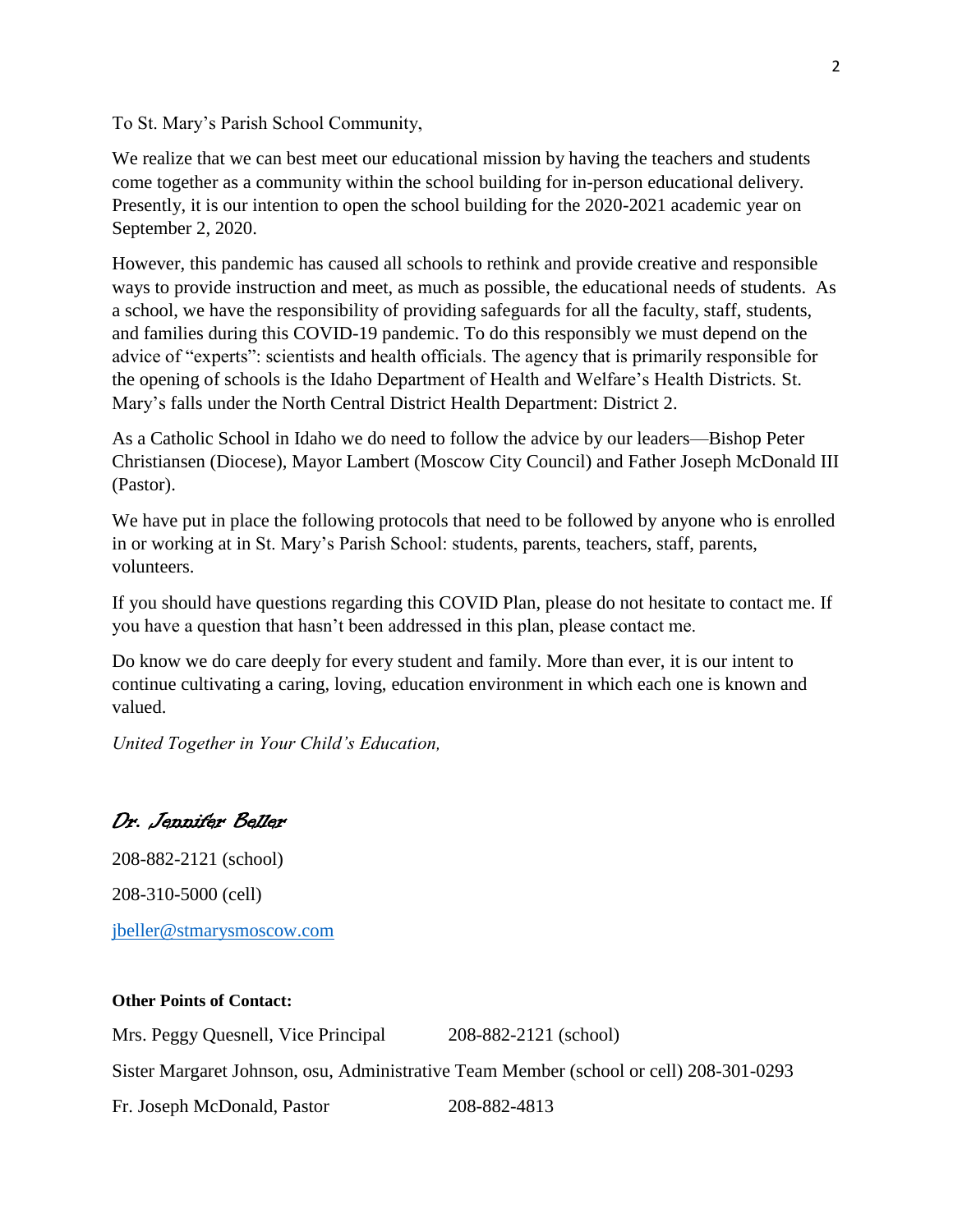#### **Overview Response Plan**

Our school has two possible plans during these pandemic times. Which one is operative will depend on the stage set by the leaders (state, local, diocese).

**PLAN A:** Students physically in the building and being instructed as "normal"; however, with social distance protocols and masks.

**PLAN B:** Should the school be shut down and have to go into soft closure: students will receive instruction from their teachers via Chromebook/Google Suites program.

**(Note: Chromebooks have been purchased for every student in grades 1st through 8th depending on final enrollment numbers). Teachers will teach from the school daily over Googlemeet.**

**===================================================================**

**All who come to St. Mary's Parish School: (students, parents, teachers, staff, visitors, etc.) must wear masks (except children ages 4 and younger) and social distancing is to be observed.** 

## **DAILY PROTOCOLS:**

#### **#1 Arrival/Assembly:**

- ➢ As students arrive for school they will have their temperature taken. *Parents must remain until their child(ren)'s temperature screenings are complete.* Students whose temperatures are above  $100^{\circ}$  F will be sent home and not permitted to enter the building.
- $\triangleright$  All students (PS through 8<sup>th</sup> Grade) need to arrive at school by 8:00 am. (Childcare does open at 7:00 a.m. for those who need it.)
- $\triangleright$  At 8:10 am the buzzer will sound and students will line up on the X for their space for their grade. Students will enter the school by grade for assembly into the gym.
	- $\bullet$  5-8<sup>th</sup> grade will head upstairs and stand along the railing (socially distanced) looking at the stage.
	- Pre-school & prekindergarten will be on the stage.
	- $\bullet$  K-4<sup>rd</sup> grade will line-up around the blueline in the gymnasium, socially distanced from one another.
	- Parents/guests who wish to attend assembly will be on the stage behind the Preschool and Prekindergarten (reminder with masks, keeping social distancing)
	- Students will leave assembly by grade.
		- Students will use hand gel sanitizer as they enter the classroom.
		- $\rightarrow$  Students who are late for school (8:15 or later) must come through the front door to have their temperatures taken. The office staff will then release them to their class.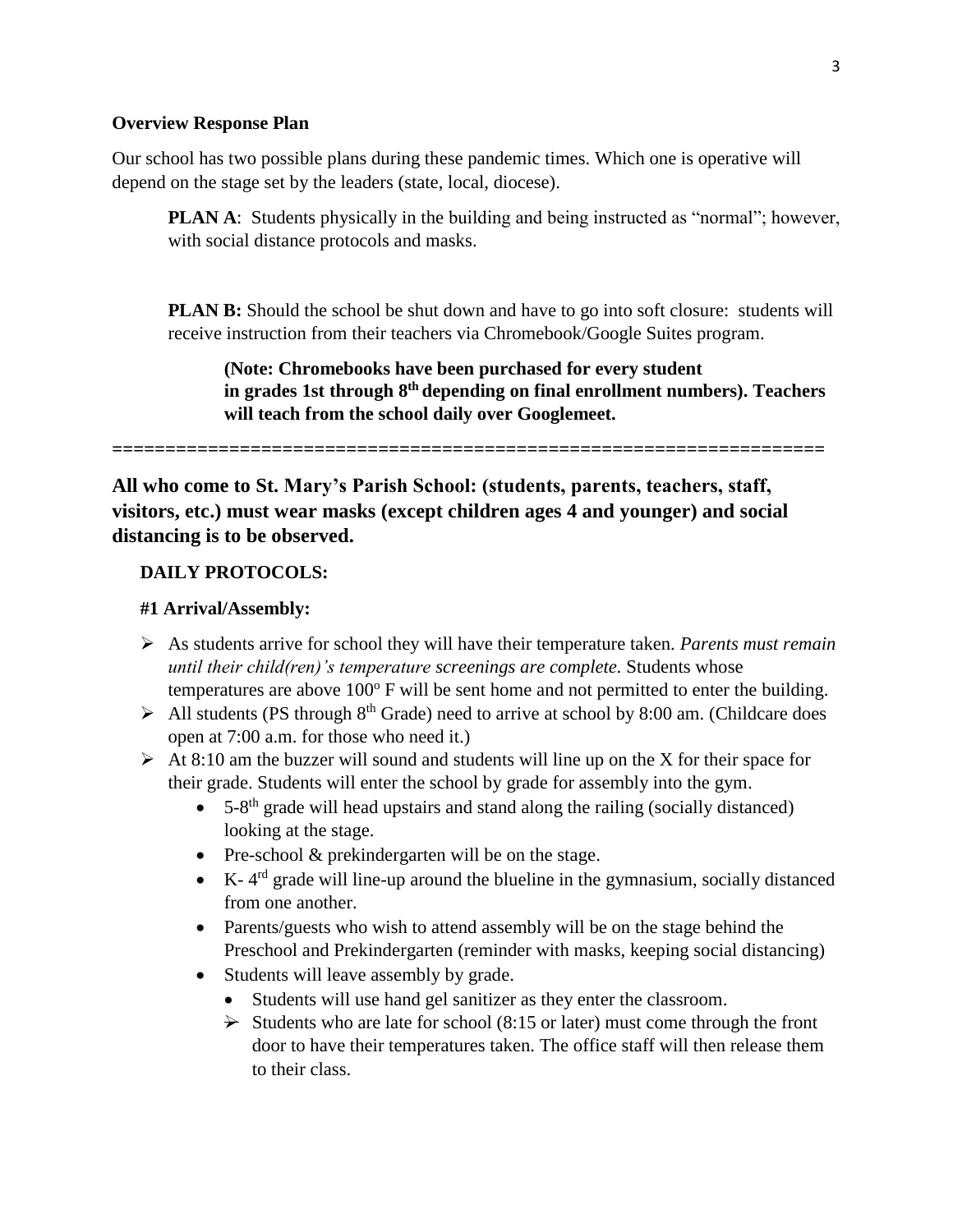**#2 Daily Sanitation Protocols:** the following areas will be disinfected daily including; desks, common tables, counter tops, doorknobs and handles, hands-on-learning items, bathroom fixtures, phones, and other areas. The playground climbing equipment will be disinfectant daily.

# **#3 Hand Sanitizer Stations**

- $\triangleright$  Teachers, staff, and students will be able to use hand sanitizers that are installed at building entrance and in every classroom.
- ➢ Students will be encouraged to get into the habit of using hand sanitizer after sneezing, coughing, and blowing their noses.

## **#4 Hygienic Practices done at home** *that* **will help** *your* **child at school:**

- $\triangleright$  We encourage parents to promote the same hygienic practices we will direct students to practice at school, including:
	- o covering coughs or sneezes with a bent arm or tissue and washing hands or using hand sanitizer afterward;
	- o washing hands with soap and water for 20 seconds, dry hands with a paper towel, and using the paper towel to turn off the faucet;
	- o keeping hands away from nose, mouth, and eyes; and
	- o avoiding the sharing of food, drinks, and personal care items (e.g. lip balm).

## **#5 Classroom Seating**

 $\triangleright$  Classroom desks will be spaced per distancing protocols and where needed; Plexiglas will be used.

**#6 Hallways** Teachers will work with students to help them understand how to maintain spacing while moving through the hallways. Such spacing will be described as "personal space bubble". What is "a personal space bubble"? A personal space bubble is an imaginary bubble around yourself to represent the comfortable distance between you and other people or objects. Each person has varying comfort levels of personal space bubbles. (See #18 on page 8 of this booklet for more information. (It is also found in bulletin #3 sent via email July 25). This concept is not just for a pandemic, rather it is needed for life.

- $\triangleright$  Floor markings have been placed to help students learn how to keep spacing.
- ➢ Students will be instructed to stay to the right when moving through the hallways and the stairs.

# **#7 Bathrooms**

 $\triangleright$  For health, we have installed partitions between sinks and urinals.

# **# 8 Library**

- ➢ Students will be allowed to check out books as usual.
- ➢ Books will be placed in a bin when returned and cleaned.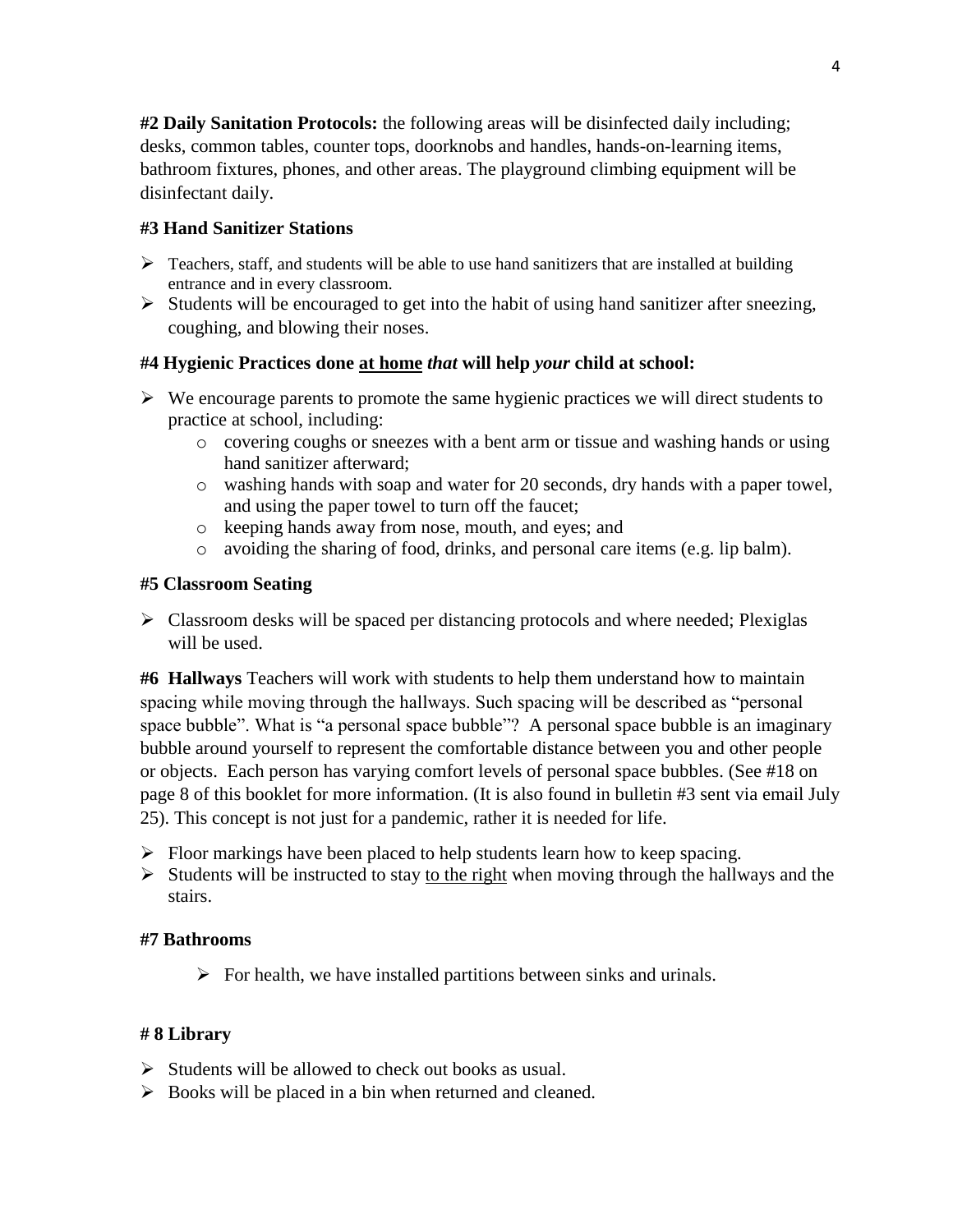$\triangleright$  Only 4 students-will be allowed in the library at a time.

# **#9 Lunch:**

Students may bring cold lunch from home or purchase the school hot lunch *(charged at the end of the month)*

- $\triangleright$  Hot lunch will be delivered, covered, to classrooms.
- $\triangleright$  Students are not to share their food with others.
- ➢ Students will eat lunch in their classrooms. Pre-school and pre-kindergarten will eat lunch in the lunchroom.

**#10 Lunch Recess:** half of the school will eat lunch while the other half are at lunch recess. Then they will switch.

## **#11 Recess Procedures**

- $\triangleright$  Recess will be held outside (except in inclement weather). Number of students out at a time will be determined by staffing and area able to be used. All students will have appropriate recess.
- ➢ Playground equipment and balls can be used.
- ➢ Students will be encouraged to be aware of their "personal space bubble" during recess.
- ➢ Students will be encouraged to avoid touching their eyes, nose, and mouths (not only at recess, but during the day).
- ➢ Students will be socially distanced from each other upon entering the building, walking through the hallways, and in their classrooms.
- ➢ Students will wash their hands with soap and water upon returning to the classroom as well as when they use the bathroom, before eating, and when coming in from outside.

# **#12 Mass**

- $\triangleright$  So as to accommodate the school, Father Joe has said he will celebrate Mass on Friday's at 9:00 a.m. in the school gym. Students will wear masks and be social distanced.
- ➢ Others than students are welcome to celebrate Mass with us. However, anyone who attends the school Mass must wear a mask **(unless 4 or younger).\*\***

(\*\* Per regulations as set forth by Moscow City Council for all public places, including schools, persons coming into the school **must wear masks.** This has also been requested by Bishop Peter Christiansen of the Diocese of Boise and by Fr. Joe Mc Donald, our pastor.)

#13 Physical Education will be held for all grades Pre-school – 8<sup>th</sup> grade.

- $\triangleright$  Physical education will be outside as much as possible. Physical education is vitally important to a child's daily routine and their social, emotional, cognitive, and physical growth. We will have a variety of different kinds of activities as we always have in our curriculum.
- ➢ Students will be able to use PE equipment and all students will wash their hands after PE.
- $\triangleright$  All preschool through  $8<sup>th</sup>$  grade classes will have physical education.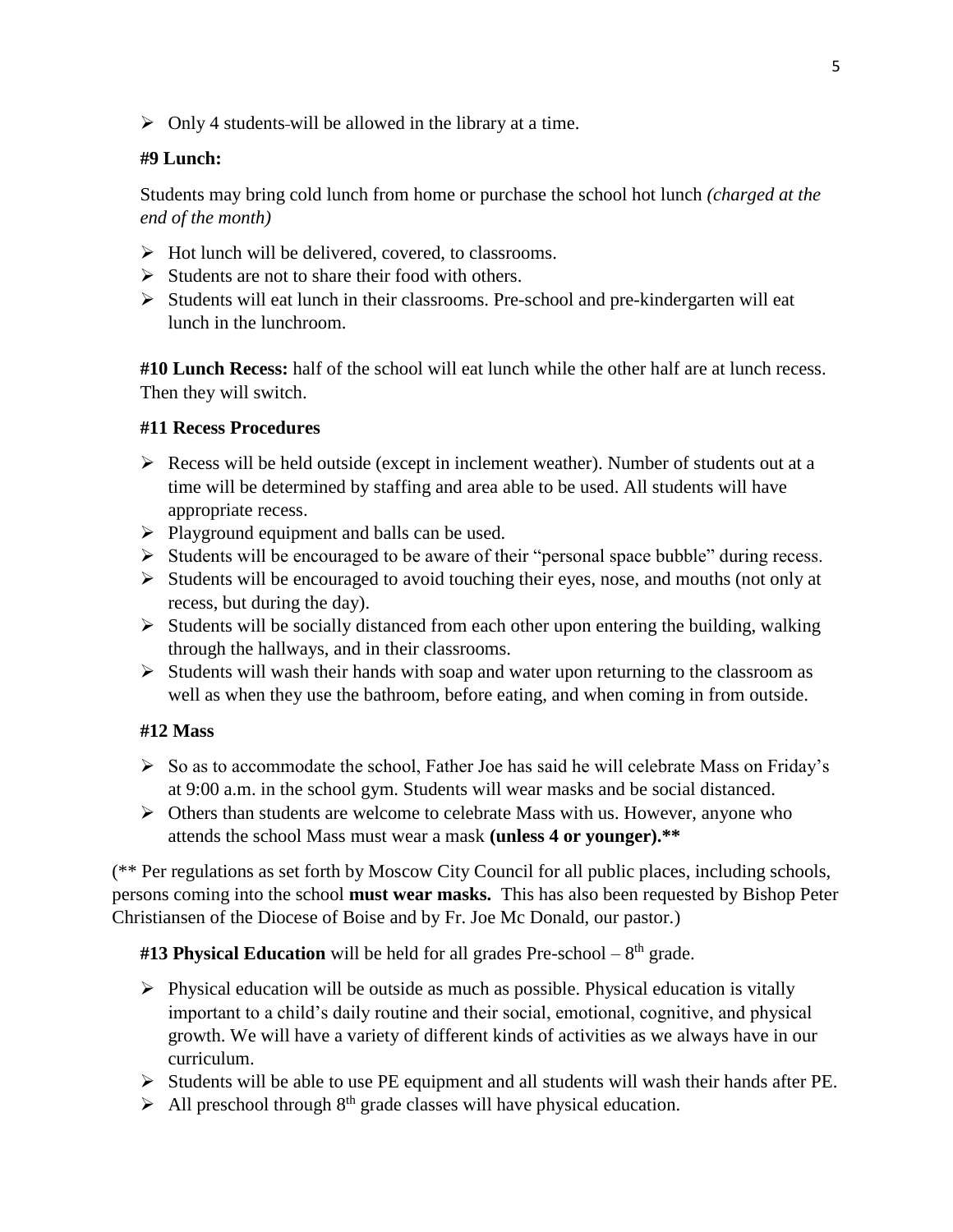#### **#14 Music**

- $\triangleright$  Music classes will be held for the K-8<sup>th</sup> grades.
- ➢ Classes will be adjusted as needed to fit the current situation.
- ➢ Choir & Band to be determined. (May do handbells and drum band).

#### **#15 Pick-Up**

# **Due to the size of the hallways, no one may come into the school to pick-up (or drop-off) students until this pandemic is gone.**

*When the weather is good:*

- $\triangleright$  Each teacher will lead their entire class outside the building to their designated area for pick-up.
- $\triangleright$  Those students who will be in childcare are to line-up on an X on the blacktop to enter the lunchroom/stage area for childcare at 3:15 pm, when the bell rings.

#### **#16 GENERAL SICKNESS PROTOCOLS**

Should a student become sick in school, s/he will be sent to the main office where his/her temperature will be checked and assessed. Parents will be contacted.

- $\rightarrow$  The student will remain in designated sick area until parents arrive.
- ➢ Parents are required to keep the child home for at least **48 hours** after a fever subsides without the use of fever-reducing medicines.

**#17 PROCDURES DEALING WITH COVID19:** The following procedure is to be used if a student or employee is identified as COVID-19 positive or suspected positive.

- a. Student or employee will be asked to isolate in the holding room.
- b. For students, the front office will call parents or legal guardians for pickup.
- c. Any employee interacting with the confirmed or suspected case will be provided with a mask, face shield, and gloves.
- d. If a student or an employee has been diagnosed with COVID-19 they may not return to school for 14 days.
- e. **All students in the class (and teacher)** as well **as siblings of the diagnosed person**  will be quarantined for 14 days.
- f. If a family member is diagnosed with Covid-19, the student(s) of that family are not allowed back into the school until the family member is healed.
- *g.* Depending on the spread of COVID we may have to implement a short-term per the District 2 Health Department guidelines.
- h. The Administrative Team will coordinate the quarantine decision with Fr. Joseph McDonald, teachers, parents, and School Board Chair.
- i. The Administrative Team will provide the school's parents with appropriate details and exposure information.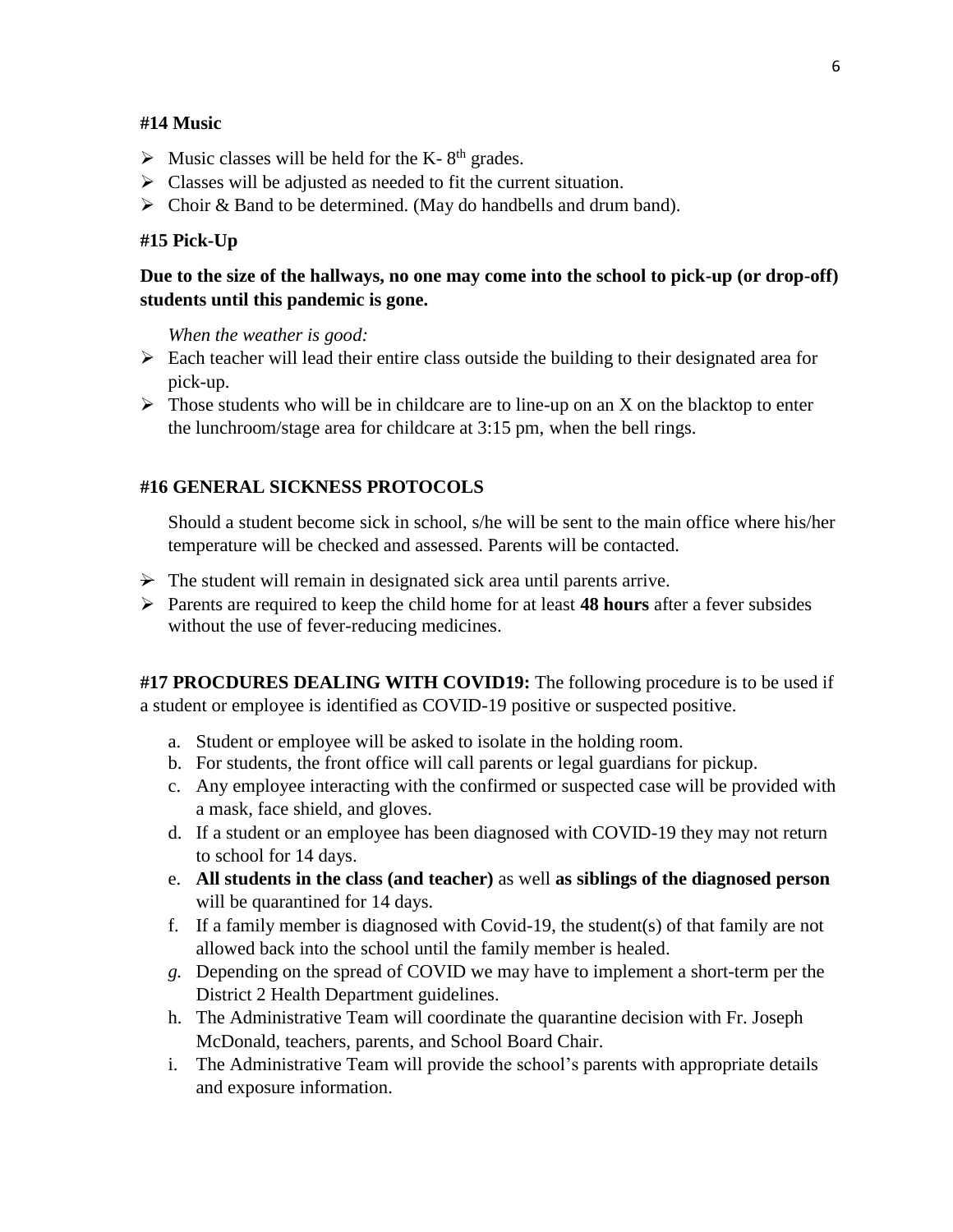- j. Names of individual(s) diagnosed with Covid-19 cannot be shared (HIPPA requirement).
- k. The Administrative Team will coordinate the quarantine decision with Fr. Joseph McDonald, teachers, parents, and School Board Chair.
- l. Distance learning will be provided.

**\*\* All students, teachers, and staff will sign that they will not attend school while sick with fevers, vomiting, and/or probable or known case of Covid-19. ParentsS need to sign the**  *"COVID-19 PANDEMIC NOTICE AND ACKNOWLEDGEMENT OF RISK FORM"* **on page 9 of this booklet before starting school. (This form has been required of all Catholic Schools in Idaho by the Diocese of Boise.)**

#### **Decision Matrix for Parents**

| <b>Situation</b>  | My student has a fever or is | My student has                |
|-------------------|------------------------------|-------------------------------|
|                   | vomiting                     | COVID-19 symptoms             |
|                   |                              | or came in contact            |
|                   |                              | with a confirmed              |
|                   |                              | COVID-19 case                 |
| What's            | The student must stay        | Student and siblings (if      |
| <b>Next</b>       | home                         | applicable) must stay         |
|                   |                              | home                          |
| <b>Next Steps</b> | Inform the office of student | Inform school                 |
|                   | illness and coordinate       | office of the situation,      |
|                   | with teacher to obtain and   | obtain medical                |
|                   | complete assigned schoolwork | diagnosis or                  |
|                   |                              | recommendation, and move to   |
|                   |                              | Distance Learning             |
|                   |                              |                               |
| <b>Return to</b>  | After 72 hours               | After obtaining               |
| School?           | without fever or             | medical clearance to          |
|                   | vomiting and without         | return to school and in       |
|                   | fever-reducing               | consultation with Mrs. Debbie |
|                   | medication                   | Johnson, main office and Dr.  |
|                   |                              | Beller, principal.            |

#### **How do I, as a parent, make the decision about my child attending school?**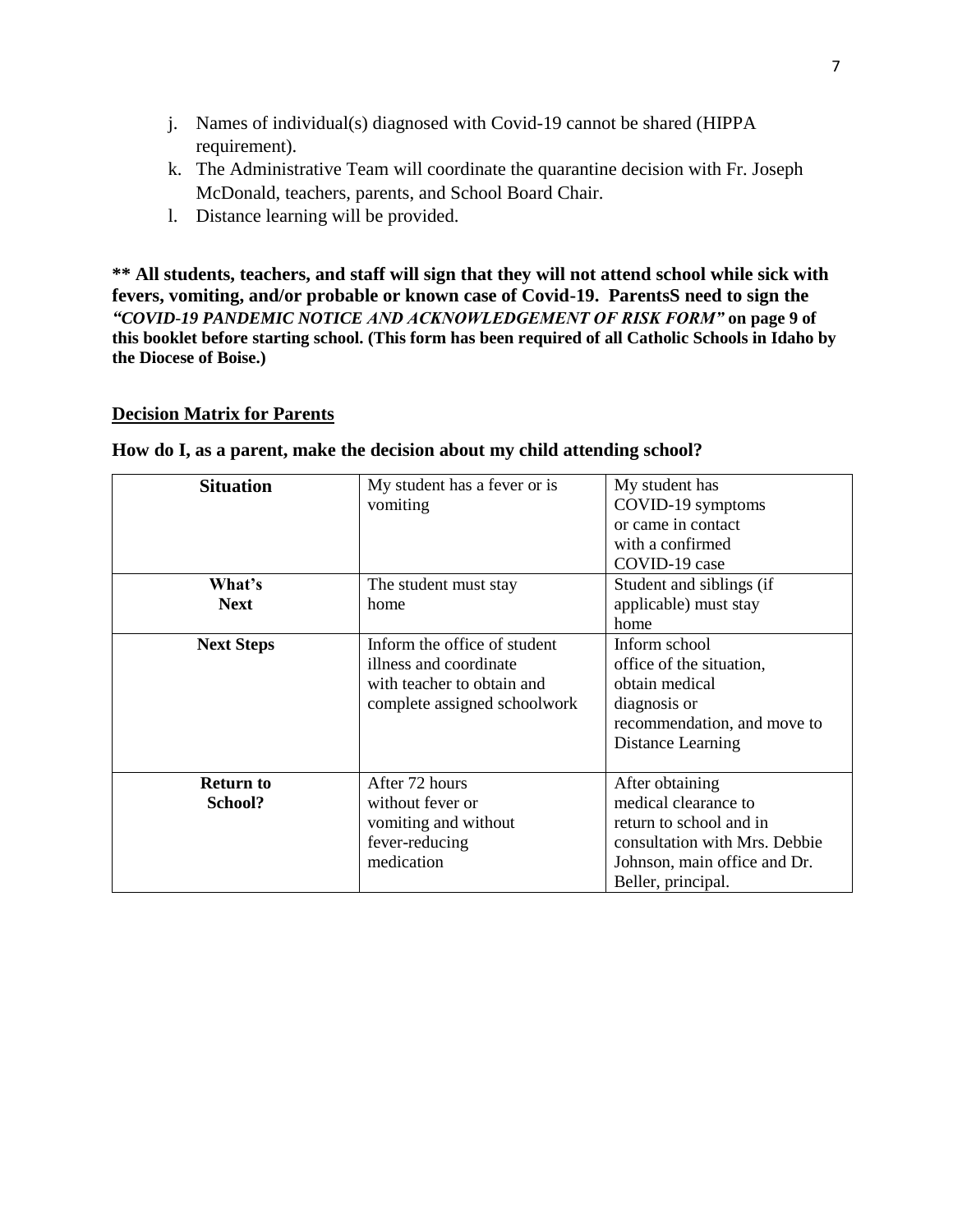## **#18 Distance Learning When Sick or Quarantined**

- If a child/family is required to quarantine, or if their screenings indicate a temperature of 100° F or higher students will receive distance learning through the school via GoogleMeet.
- ➢ A schedule will be posted on the class site in *Beehively* (our student information system) for when the student should log into google meet throughout the day for live instruction with their class.
- $\triangleright$  While these sessions will not cover all the in-class time, they will provide homebound students with the help to stay current with their core academic skills.
- ➢ Students will be expected to complete and submit classwork distributed to them by their teachers and submit through the googlesuite platform.
- ➢ Teachers will be in close contact with homebound students and will make
	- *At least* weekly phone calls to parents (at a minimum).
	- School materials will be made available to homebound students.

## **#19 Information About Personal Bubble Spaces**

A *personal space bubble* is an imaginary bubble around yourself to represent the comfortable distance between you and other people or objects. Each person has varying comfort levels of personal space bubbles. Some are larger than others. People, places and even things can influence your personal space bubble. For example, most of us are comfortable with a shorter distance between ourselves and family members versus teachers, other adults or even friends. Maybe you feel more comfortable with people in your own home or familiar places versus new situations or locations. There is generally considered to be four distinct zones of personal space:

- (1) intimate space (0-18 inches) i.e. for hugging or whispering,
- (2) personal space (18 inches to 4 feet) i.e. Interactions for family and good friends,
- (3) social space (4 to 10 feet) i.e. interactions between acquaintances, and
- (4) public space (10 feet+) i.e. public speaking.

You may ask is the concept of a space bubble important? Yes, it is. A key one, not every person has the same personal space. It is important to be able to respect one another's space. This is learned as we age. Young children will crawl onto your lap, touch your face or slobber on your shirt with no sense of personal space but as we get older we begin to follow social cues and begin to establish our comfort levels with personal space for ourselves and others. The ability to maintain proper personal space helps to establish effective communication and good interpersonal relations.

*(Information about personal space bubble was from Your Therapy Source)*

**IGNITING** *faith, knowledge, creativity and service*